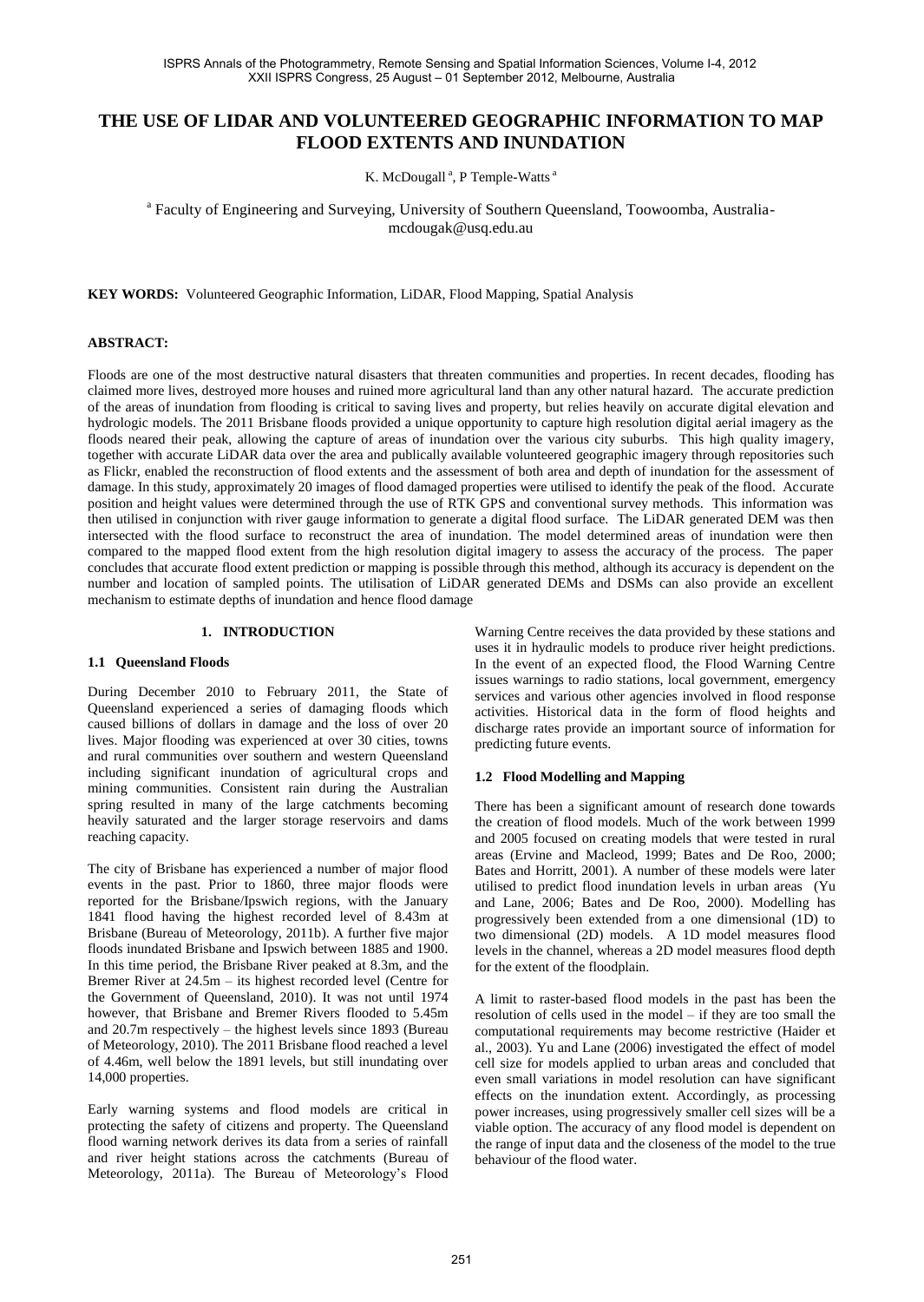Mapping of the actual flood extents is often the best method of calibration of hydraulic models and allows models to be improved for future predictive purposes. The primary goal of flood mapping is to identify areas that are flooded or not flooded. This process consists of two steps  $- (1)$  determining wet/dry areas before and during a flood event, and (2) comparing these areas to determine which areas were flooded.

Three main data sources are often used to map flood extents: optical data, radar data, and topographic and river gauge data [\(Wang, 2002\)](#page-5-9). Optical data include aerial photographs and satellite data such as from the Landsat Thematic Mapper (TM) sensor. With different reflectance responses of dry and wet/water surfaces, aerial photographs and TM data can usually distinguish between surfaces, however high turbidity can reduce the accuracy significantly. Wang (2002) also concluded that using TM data for flood extent mapping is: 1) Reliable and accurate; 2) Simply applied by using two georeferenced TM images to identify wet/dry areas, and compare before/after imagery; and 3) Efficient and cost-effective.

However, there are limitations to using many satellite sensors. As satellites have a fixed orbit pattern, their revisit time may mean data is collected long after a flood has receded. The limited spatial resolution of satellite data may also be too coarse for identifying small flooded areas, particularly in vegetated, commercial or residential areas. Additionally, the many sensors do not penetrate vegetation well, so flooding may not be reliably detected under the canopy [\(Wang, 2002\)](#page-5-9). Finally, both optical satellite imagery and aerial photography should be collected during the day and will not penetrate cloud cover.

The same basic principle to determine flood extent i.e. detection and comparison of wet/dry surfaces before and during a flood applies also to extent mapping when using radar data. The key advantage in using synthetic aperture radar (SAR) data over optical data is the ability of radar microwave to penetrate cloud cover and forest canopies (depending on wavelength). Because current SAR sensors are satellite-mounted, these systems suffer from the same revisit time limitation as optical sensors. A number of recent satellite constellations such as COSMO-SkyMED provide targeted imagery with a revisit time of less than 12hrs (http://www.eurimage.com).

Using topographic DEMs and river gauge data is perhaps the simplest of the three methods. It requires obtaining river levels before a flood, during its peak for each gauge, and then flooding a DEM – once with the pre-flood levels, and once with peak levels. The inundated areas can then be compared to determine existing bodies of water, and flood extent [\(Wang, 2002\)](#page-5-9). Advantages of using this approach include: 1) Data is reliable and accurate, 2) Methodology is simple, efficient, and economical, and 3) The data is easily updated. Its limitations include: only being able to map areas that have flood gauge information, and that it is sensitive to the accuracy of the input DEM.

# **1.3 Volunteered Information/Social Networking during the floods**

As the Queensland flood events unfolded, social media and crowd sourced geographic information played an important role in keeping people informed, especially as official channels of communication began to fail or were placed under extreme load. Information and communication technologies played a critical role during the disaster and its management via the conventional communication channels such as radio, television and

newspapers but also through third party social media networks such as Twitter and Facebook.

Goodchild [\(2007\)](#page-5-10) defines volunteered geographic information (VGI) as spatial information collected voluntarily by private citizens. Geo-tagged images submitted by individuals to the web may therefore be considered VGI. Popular examples of VGI, including: Wikimapia <http://wikimapia.org>, Flickr <http://www.flickr.com/>, and OpenStreetMap <http://www.openstreetmap.org/>. Flickr allows users to upload photos and tag them with a latitude and longitude. OpenStreetMap is 'an editable map of the whole world, which is being built largely from scratch, and released with an open content license' [\(Openstreetmap, 2011\)](#page-5-11). Volunteered geographic information represents a new and rapidly growing resource which has already illustrated a myriad of uses. Its near real-time capability has been utilised in the emergency and disaster management environments to broadcast the conditions and situation on the ground [\(Goodchild and Glennon, 2010;](#page-5-12) [De](#page-5-13)  [longueville et al., 2010;](#page-5-13) [Zook et al., 2010;](#page-5-14) [McDougall, 2011\)](#page-5-15)

During the floods the Ushahidi crowd map was successfully deployed. Ushahidi is a non-profit technology company that specialises in developing free and open source software for information collection, visualisation and interactive mapping [\(Ushahidi, 2011\)](#page-5-16). Crowdmap is an on online interactive mapping service, based on the Ushahidi platform [\(Crowdmap,](#page-5-17)  [2011\)](#page-5-17). It offered the ability to collect information from cell phones, email and the web, aggregate that information into a single platform, and visualise it on a map and timeline. Photos and videos were also able to be attached to these updates. This volunteered mapping information supplemented the informational already uploaded through Facebook, YouTube and Twitter and enabled people to connect and source updates and news on the flooding.

This paper examines some of the information that was volunteered by citizens during the flood events in Queensland as part of the social networking and media activities. The imagery taken during the events was geocoded and used to determine the possible extents of the flooding by generating a flood level DEM. The potential of volunteered geographic information for post-disaster assessment including damage assessment, planning and official flood lines is examined.

# **2. METHODS**

# **2.1 Study Site**

The study site consisted of an urban area in Brisbane, Australia (Figure 1) that was inundated during the recent 2011 Queensland floods. The site covered an area of 25km<sup>2</sup> around the inner city suburbs of Brisbane and included a mixture of residential, commercial and light industrial land uses.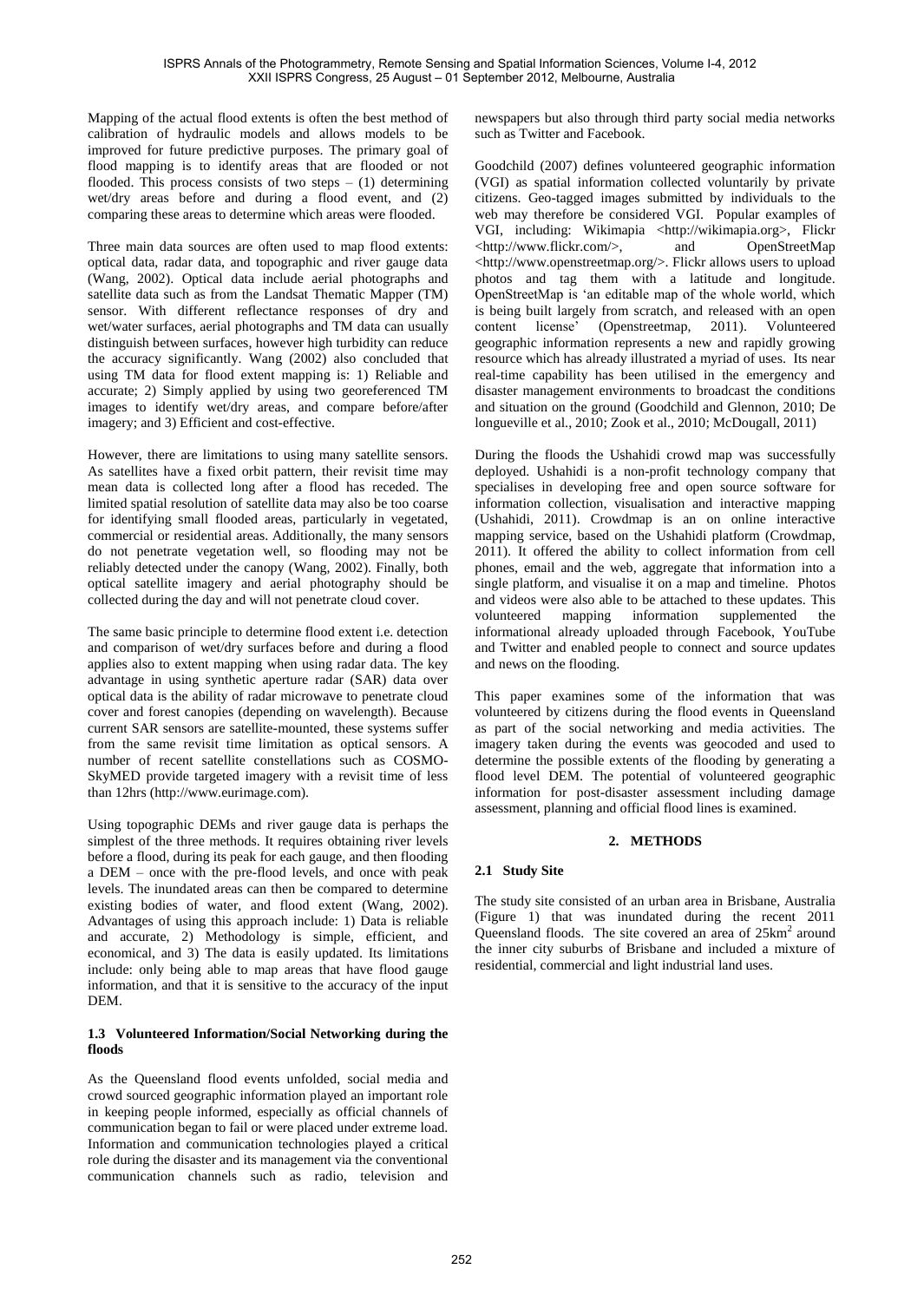ISPRS Annals of the Photogrammetry, Remote Sensing and Spatial Information Sciences, Volume I-4, 2012 XXII ISPRS Congress, 25 August – 01 September 2012, Melbourne, Australia



Figure 1. Location of study site

### **2.2 Data Collection**

The first step of the data collection stage was to obtain private media that clearly identified the high-water mark of the January 2011 Brisbane flood. It was a requirement that these media be geo-referenced, so that their location could be readily identified. The Brisbane flood peaked at 4am on the 13th of January 2011. Some areas experienced non-riparian peaks due to local rainfall before this time. Consequently, in order to ensure the media identified the true peak flood levels, the photography needed to have been produced after 4:00am on the 13th January 2011. Where possible this was established from Exif metadata timestamps in the image files. Where Exif tags were not present (or it was clear they were incorrect) only photos that illustrated post-peak flood marks were selected.

The vast majority of media was obtained from the online photography website flickr http://www.flickr.com. The social networking site Facebook http://www.facebook.com also provided some useful results. Finally, one image was sourced from Picasa Web http://picasaweb.google.com/. Other sources were also explored including tumblr, http://www.tumblr.com, photobucket http://photobucket.com, the image search functionality of Google http://www.google.com.au, Bing http://www.bing.com, AltaVista http://au.altavista.com, and Yahoo http://search.yahoo.com, but these sources did not provide any additional useable images not already discovered through flickr and Facebook.

In order to produce a DEM of the flood surface it was determined a minimum of 20 points across a 5km site would need to be collected. A total of 35 geo-referenced images were collected but after discounting duplicate and unsuitable images around 25 unique images remained.

Figure 2 provides an example of the imagery that was identified from the various social media soon after the flood peak. Thousands of digital photographs were taken by volunteers and published on various social media sites. Often the location of suburb and the street name have been included in the description which greatly assisted in locating these sites.



Figure 2. Volunteered image taken 14 January 2011

After the site was located from the image and supporting descriptive information, it was necessary to travel to the site to confirm the image detail. Once an image was confirmed a new digital image was recorded and the survey of the flood level was undertaken. Figure 3 illustrates a similar image taken during the GPS survey to re-create the flood peak.



Figure 4. Survey of re-located site image July 2011

A Trimble R8 GPS receiver with TSC2 controller and TDL 3G cellular modem was used in RTK mode to collect 3D coordinates for each high-water mark. The VRS or Virtual Reference System provides real-time network modelled corrections to RTK roving receivers.

The VRS corrections employed for this study were using the CMR (Compact Measurement Record) protocol, broadcast via NTRIP (Networked Transport of RTCM via Internet Protocol). The NTRIP protocol is designed to stream GNSS data over the internet. A test using two permanent marks (PM) with known coordinates confirmed the system was operating with 0.03m accuracy in the horizontal, and 0.08m in the vertical. These accuracies were considered acceptable for the study given the uncertainties in the re-construction of the flood levels.

The location of the surveyed points are shown in Figure 4.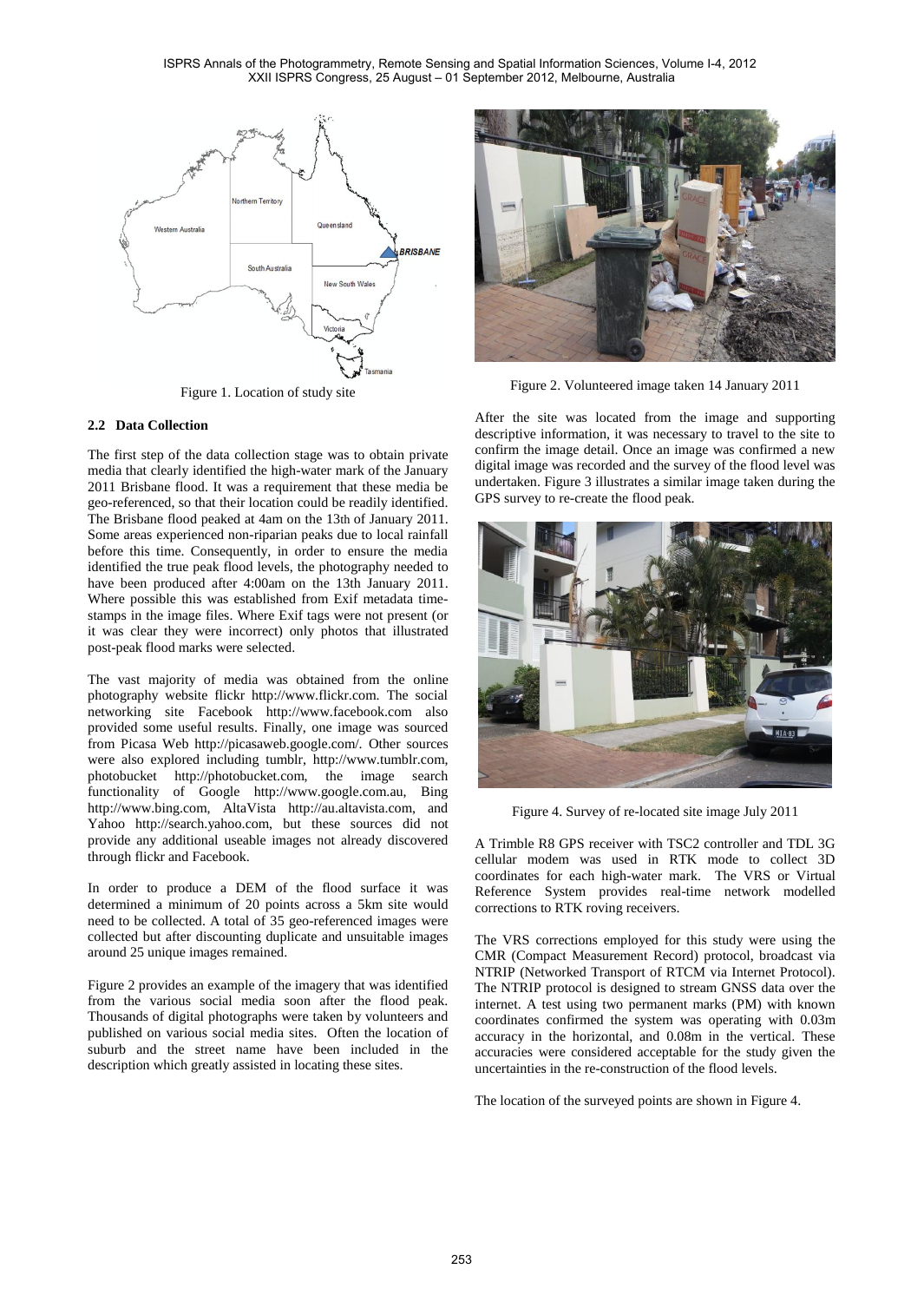

Figure 4. Distribution of the surveyed flood heights over the study area (© Microsoft Corporation 2012 and © NAVTEQ 2010)

A number of locations were unsuitable for GPS collection as the receiver was unable to gain or maintain initialisation for the selected collection time of 5 minutes. In a number of cases, reconstruction efforts meant that the high-water marks were no longer accessible, or the surface in question had been demolished. For 12 of the points, a total station was utilised to transfer a level to a location where it could not be accurately collected using GPS.

This data was then supplemented with peak water level records from Queensland Flood Warning River Height Stations for the January flood period. Australian Height Datum (AHD) data for the stations were obtained from the Bureau of Meteorology website. Water heights were then added to these AHD levels to arrive at final water levels.

LiDAR data was provided by Queensland Department of Environment and Natural Resources (DERM). The Airborne Laser Scanning (ALS) data was acquired in July 2009 using a fixed wing aircraft at a flying height of approximately 1700m with a swath width of 850m and the average point footprint of 0.34m. Laser strikes were classified into ground and non-ground points using a single algorithm across the project area. Manual checking and editing of the data classification further improved the quality of the terrain model. Thinned ground points were derived by removing superfluous points not contributing to the definition of the ground surface.

Twenty five 1km x 1km tiles of DEM and classified LAS data were utilised to cover the study area. The DEM consisted of a 1m x 1m gridded coverage for each tile with an indicative vertical accuracy of 0.15m at one sigma.

# **2.3 Data Processing**

The ground DEM was loaded into ArcGIS and a raster DEM image was created at 5m x 5m grid interval over the study site using the kriging algorithm.. It was determined that the resolution of ground level DEM (5m x 5m) created over the study site provided an accurate representation of the terrain. A comparative analysis between the 1m and 5m grids identified that the 5m x 5m DEM compared favourably. The standard deviation between the 1m and 5m DEMs was +/- 0.07m in the flood prone areas and  $+/-0.37$ m over all terrain types. Therefore for the purpose of flood mapping, the courser grid size was deemed appropriate.

A flood surface DEM was then generated using the 23 GPS collected flood heights. In order encompass all of the areas of inundation it was necessary to extend the flood surface DEM beyond the immediate zone of flooding. This was achieved by computing the slope of the flood surface at particular locations and using this information to establish additional DEM points where necessary. A triangulated irregular network (TIN) was established to cover the immediate flood zone and then it was clipped back to the 5km x 5km study area.

Next, using a series of raster tools in ArcGIS were utilised to compare the ground DEM with the flood surface. By subtracting the two surfaces the areas above and below the flood can be determined. The flood extents or flood lines were then computed at the change-over between the positive and negative raster values.

Finally, the areas of inundation were compared with the flood lines that were captured by the Department of Environment Natural Resources soon after the flood. The flood lines were digitised from high resolution imagery that was flown within 24hrs of the flood peak.

### **3. RESULTS**

Figure 5 illustrates a hills shade interpretation of the ground surface model over the study site constructed at a 5m resolution.



Figure 5. Ground surface model of the study site using a 5m x 5m grid.

Figure 6 illustrates the flood surface created from the 23 survey points. The flood surface has a slope of approximately 2.5m over the length of the study site. The actual flood lines that were mapped shortly after the peak of the flood have been overlaid to provide context.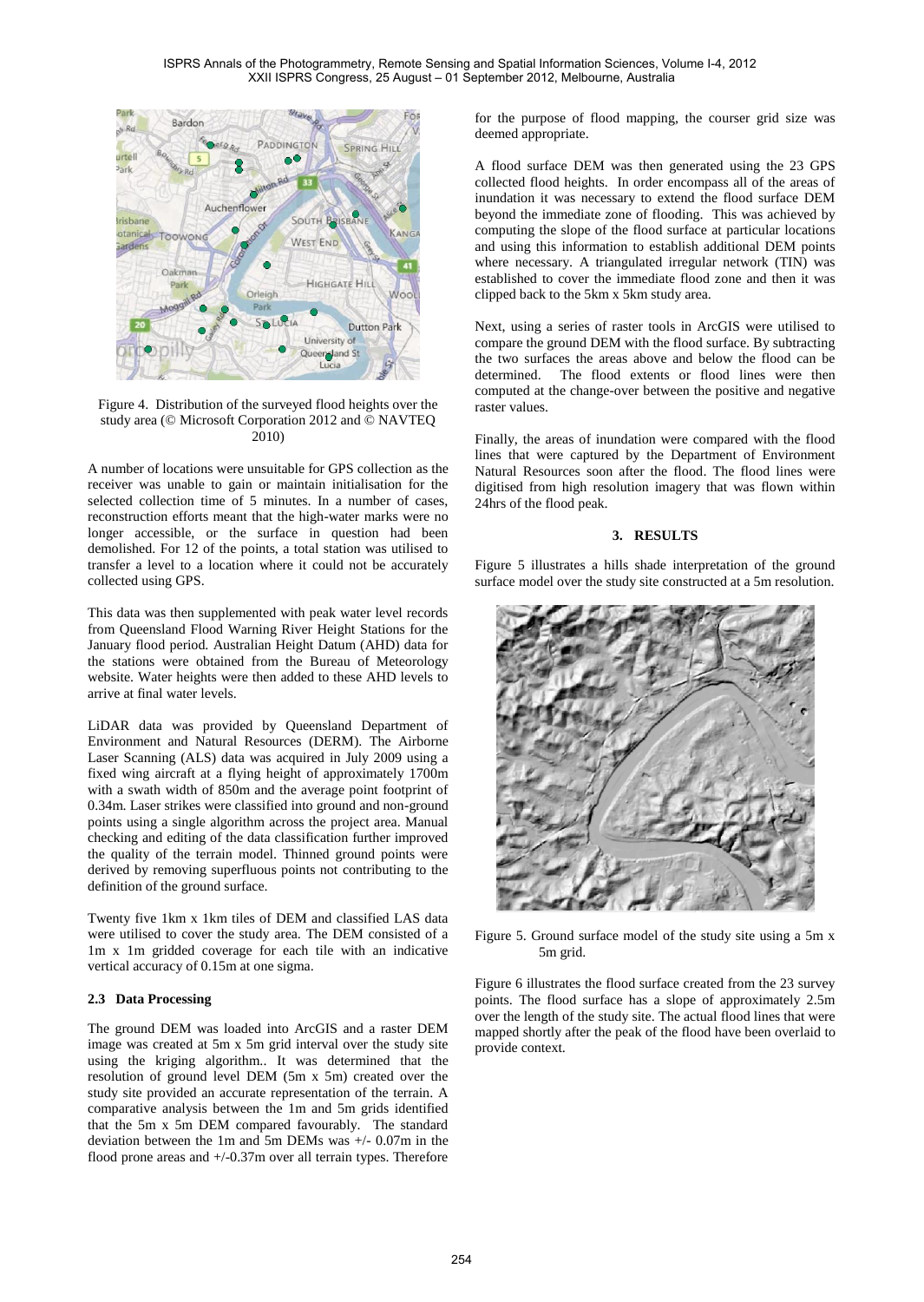

Figure 6. Flood surface generated from the surveyed points with the digitised flood lines overlaid.

The flood inundation area was determined by subtracting the original ground surface DEM from the flood surface model using a cut/fill algorithm. In figure 7, the outline of the digitised flood lines are overlaid to illustrate the variations between the computed and the measured. The total flooded area (including the main river) was calculated as  $5.124 \text{ km}^2$ . The calculated difference between the digitised and the calculated inundation area was  $0.229 \text{ km}^2$ . This represents an overall error of approximately 4.5%.



Figure 7. The derived flood inundation area with digitised flood lines overlaid



Figure 8. Depth of inundation in 1 m intervals

In addition to determining the area of inundation, the provision of accurate DEM data from LiDAR provided the ability to also determine the depth of inundation. This information is particularly useful to prioritising the risk to life and properties. For example where the depth of inundation exceeds a certain depth then it will be necessary to evacuate people from their properties. The depth of inundation is also useful for assessing the potential cost of damage to properties with higher levels of inundation increasing the cost of repairs and possible insurance claims.

# **4. DISCUSSION**

The accurate modelling of areas that are inundated through flooding relies on the utilisation of high quality data. Two of the key sources of data for hydrological modelling are a quality DEM and an accurately modelled flood surface. The modelled flood surface is usually determined through mathematical modelling based on predicted rainfall duration and intensity, varying catchment characteristics such as land use, soil infiltration estimates, stream networks, past discharge rates, friction values and the terrain profile of the catchment. An accurate DEM is often required to both determine the slope of the terrain and also delineate the stream hierarchies. Therefore, quality DEMs are required not only for input into the hydrological model, but also to accurately interface the model results with the terrain.

The computation of the areas inundated by the 2011 flood compared closely with the flood lines that were captured soon after the flooding. With an error of less than 5% in the inundation modelling the techniques and processes are considered to be successful. This comparison does not take into consideration the error associated with the digitised flood line mapping including obstruction from buildings, vegetation and difficulty in mapping in shadow areas.

Although the inundated areas are represented with a distinct boundary there is always a degree of uncertainty [\(Bales et al.,](#page-5-18)  [2007\)](#page-5-18). Uncertainty for flood inundation modelling depend a number of factors including the scale of the study (resolution), ability of the model to reflect the flood behaviour and importantly, the accuracy of the DEM.